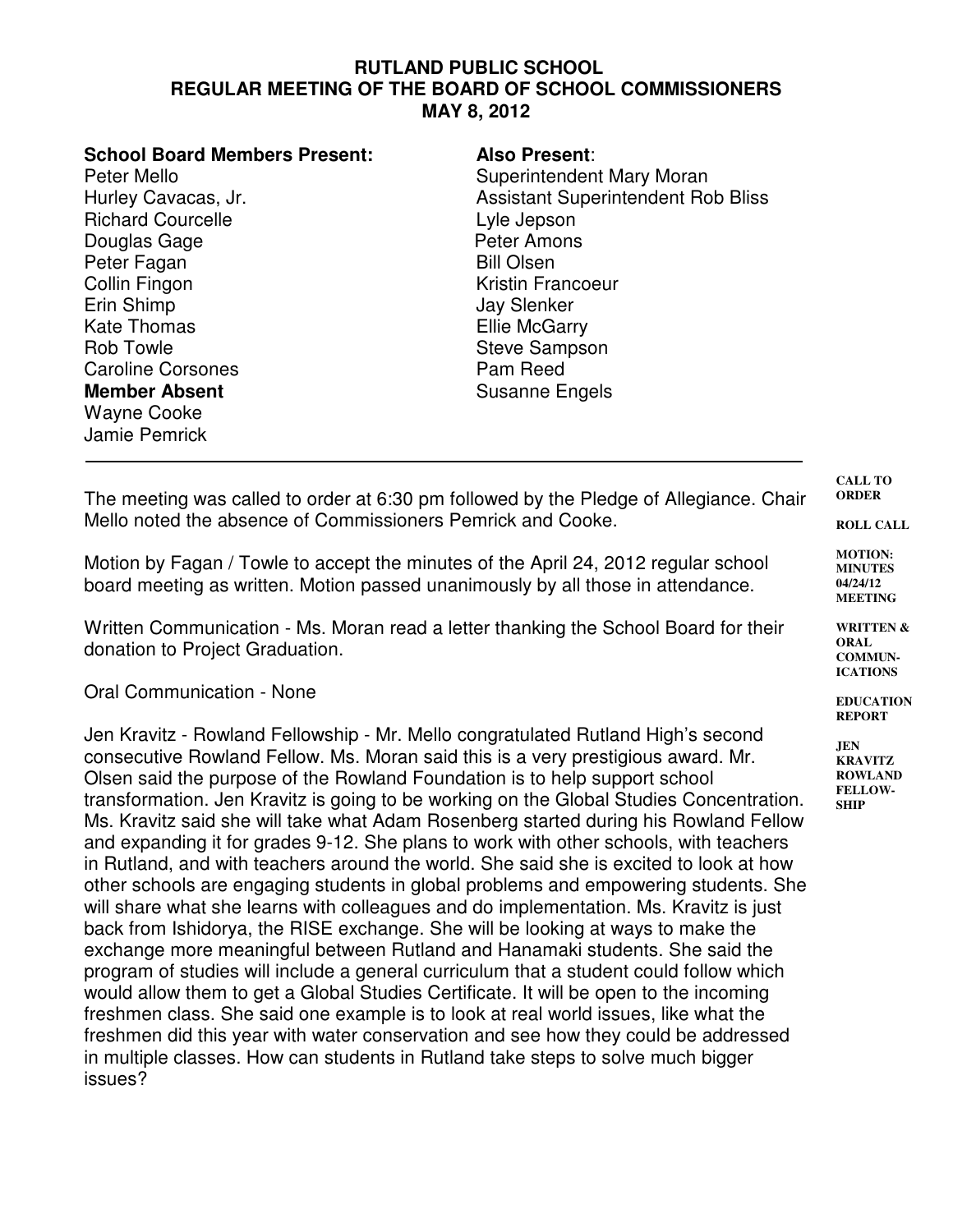RHS Class Rank / Honor System Presentation - Mr. Mello said class rank has been a long-standing tradition in Rutland City schools. Tonight will be the first time the Board will have information presented from the administration. He proposed that the Board hear the information, listen to testimony, and have people ask questions. At the Board's next meeting, if they are ready, the Board will make a recommendation. Mr. Olsen introduced Jen Wigmore, Head of Guidance at RHS. He said there has been a grading committee with a purpose to look at grading systems and practices and try to make sure they promote student learning. There is a sub-committee of the group looking at class rank and how student performance information is presented to colleges. He introduced the committee members including two students.

The committee looked at class rank and its effect on how students work in the school. Currently, we rank students from #1 through the XXX. The ranks are used when students apply to colleges. It is based on the average of all their class grades. Some classes have a heavier weight such as honors or AP classes. A person could have more than 100% average because of weighting. Mr. Olsen presented a slide show on some of the committee's findings and the identification of some drawbacks to the current system. Rank is different based on course selection and there could be differences in teachers. Depending on the year, students with a certain GPA could move up or down the rank ladder depending on what graduating class they are in. Rank could be different based upon "the year the student is born." Ms. Wigmore discussed some of the decisions students make on course selection because of non-weighted classes. Mr. Olsen said over time, there is room for slight variations in test scores which could impact grades. A student could not feel well one day and one test might effect their grade, and therefore their rank. Ms. Wigmore presented information on national data and from other Vermont high schools which have eliminated rank or report in a different system. She said many of the colleges which our students apply to do not consider rank if it is not reported. She read quotes from the College Board and the NACAC showing they do not need to consider ranking.

Mr. Olsen showed the results of a recent RHS class of the top 15 students, all with GPAs above 100%. Students are being separated from each other by .006 or .004 percentage of a point. Ms. Wigmore said Glen Olson has done an enormous amount of work on this subject. Ms. Wigmore said we are looking at moving toward an Honor System of Recognition, similar to what colleges do; Summa Cum Laude, Magna Cum Laude, and Cum Laude.

Mr. Olsen said the recommendation is to move to a decile system for the class of 2015, which would mean they would be reported as being in the top ten percent, second ten percent, etc. The proposal is to keep the current system for juniors and sophomores but also report their results in the Honor System of Recognition. He said the grading committee will continue to do research on rank and weighted grades. It was clarified that the weighted grade system would not change. The decile system is a ranking system but it is a less acute ranking system.

There were questions and discussion from Board members and then from parents / students:

• What about the Green and Gold at University of Vermont? Mr. Olsen said we would still be able to figure out specific ranking for that and other scholarships. **RHS CLASS RANK / HONOR SYSTEM PRESENT-ATION**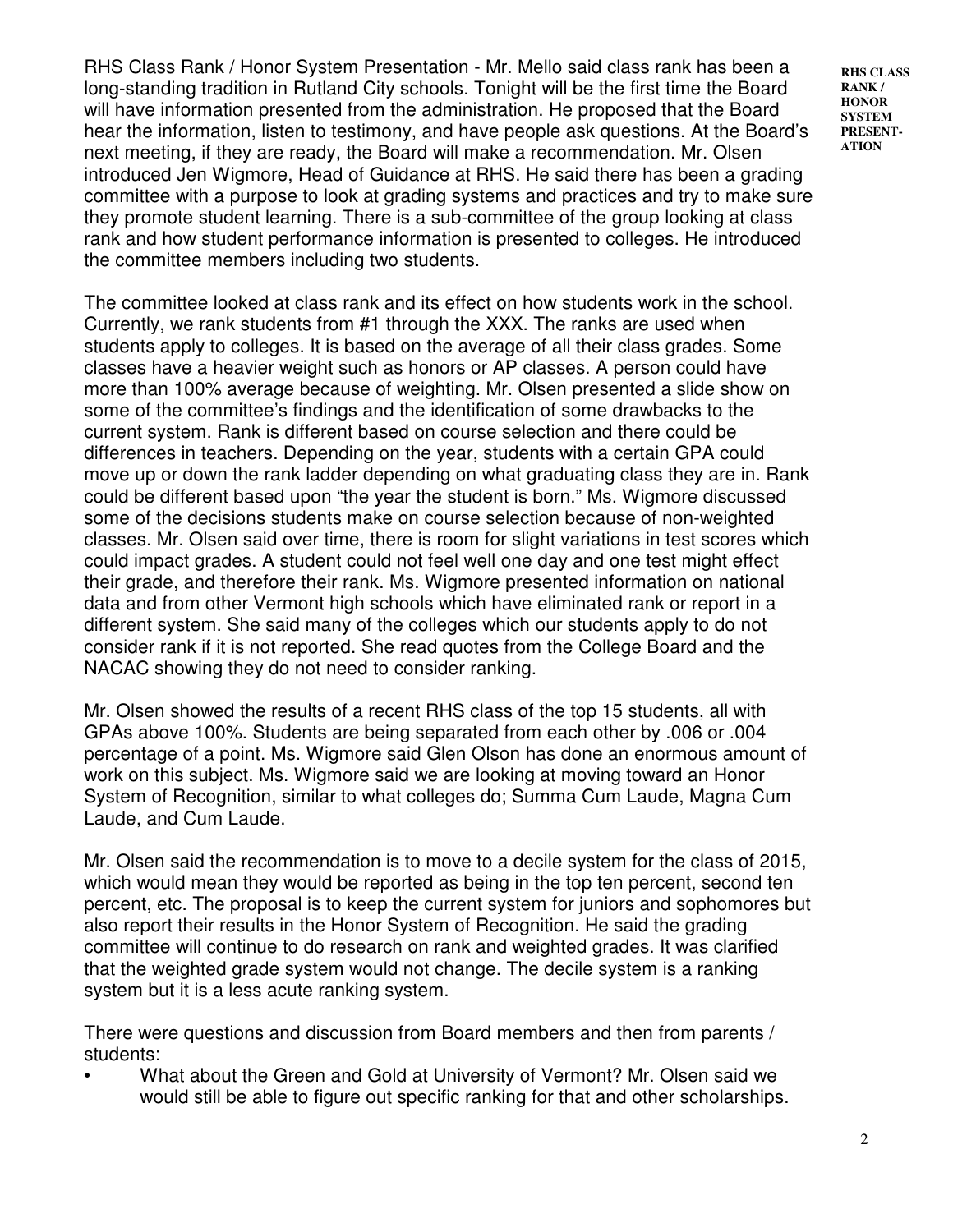- **RHS CLASS RANK / HONOR SYSTEM PRESENT-ATION, cont.**
- Would students be able to see their actual rank? Mr. Olsen said the proposal is to move away from that. We would just tell them a decile. If there was money tied to the rank, it could be provided to colleges. Ms. Wigmore said Common (and all other) Applications are filled out by students but there is a section for counselors to fill out.
- Caroline Corsones said she was on the grading committee last year. She feels the Honors System is more fair than the current system.
- Two sophomore students on the committee said they like the proposed system. One said it shines a better light on students and sets a static objective for students to reach for, instead of competition. He said other students he has talked with think it is good but are concerned about the weighting. Another student agreed saying that instead of competing against other students, students would strive for a certain GPA.
- Maria Cruise, RHS parent, asked how the decile is determined. Ms. Wigmore said students are ranked by GPA and Guidance would figure out the top 10% and then the next 10%, and so forth. If there are 230 students, the top 23 students would be in the top 10%. Weighting of classes would effect that.
- Leah Abatiell, RHS parent and a teacher in the district, asked about GPA profile and graphing. How is it different than a rank? Ms. Wigmore said it is a graph for the whole school. An individual student is not highlighted. It would help a college admissions officer. There are ways for them to figure out where a student is using a GPA profile and the student's GPA. Mr. Olsen said it shows where the student is ranked. For example, Burlington's GPA Profile is based on a 4.0 scale. It shows the number of students between 3.5 - 4.0; 3.0 - 3.5, etc.
- Dylan Conboy, a student at RHS said he is in favor of the current policy. He feels the interscholastic competition is beneficial. He said he has spoken with peers - many students understand where they are with class rank. Students know they can move up or fall off. It gives students more academic responsibility. He said one concern is that the school has the option to submit all aspects of the student profile, such as GPA, Honor System, class rank. The college has the option to put the highest priority on any of those measures. If class rank is eliminated, there is still subjectivity on the year you were born or the class you are in. There is the potential that the top of the class does not meet Cum Laude or Magna Cum laude in any given year.
- Dave Williams, RHS parent, asked about weighted grades. He asked if discussion about eliminating weighted grades in the future would come back to the Board for a vote or if it would be done by the grading committee. Mr. Mello said it would be a significant enough change in policy that it would come to the Board. Mr. Williams said it is two weeks before finals and by the time this is voted upon, the current freshmen will be finished with finals. He said he thinks the change should be made for incoming freshmen, not as a change to students already in the high school.
- Allison Williams, RHS parent, asked for clarification on weighting. She said she wanted to make sure that parents would know when that discussion would take place. She suggested adding parents to the committee.
- Mr. Olsen said with a decile rank, they would retain weighted grades. As of right now, weighted grades will continue. Ms. Wigmore said the decile system is what would be reported to colleges. The Honors System is where they get recognition at graduation.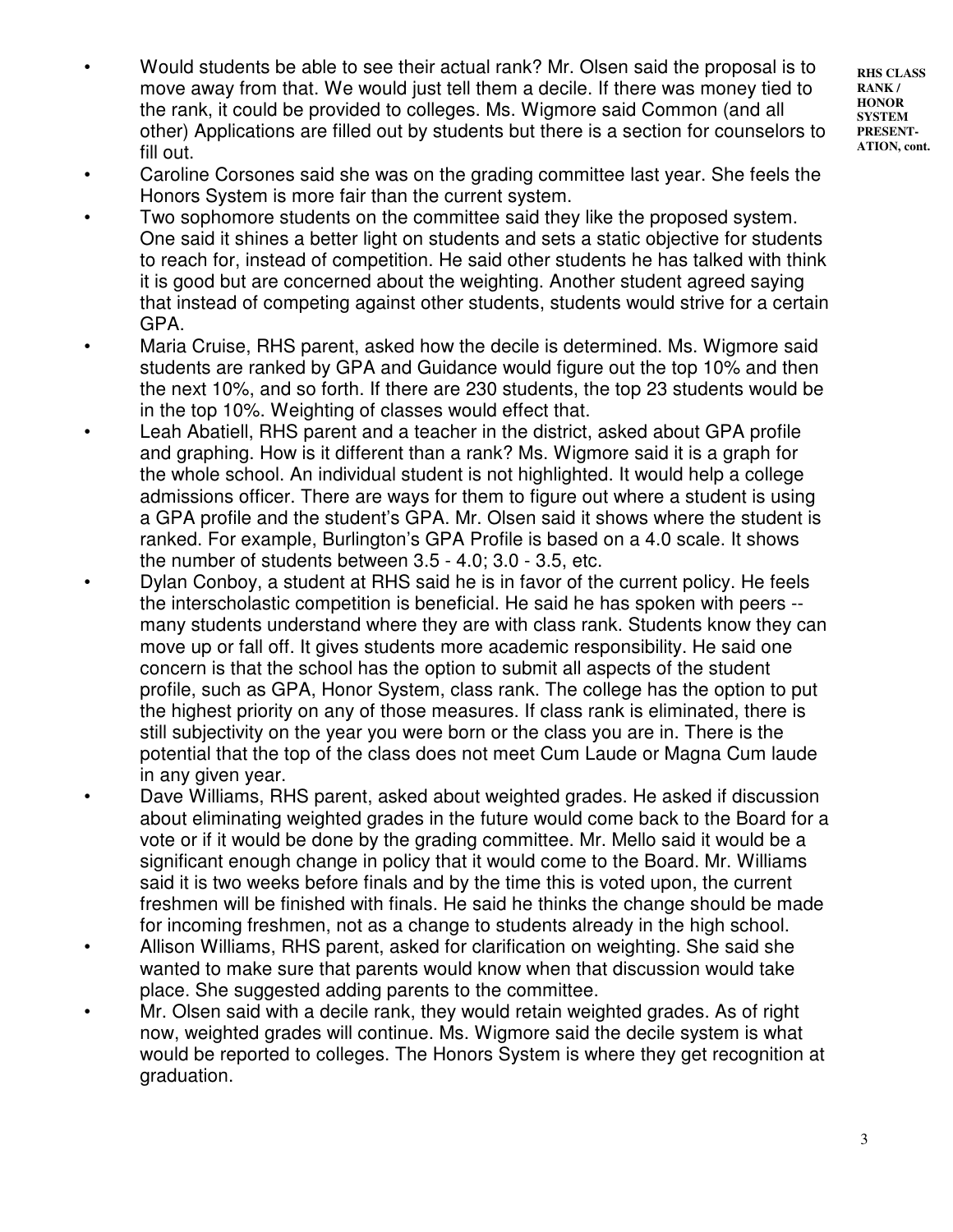- Jenna Keith, RHS junior, said she is in favor of class rank. It has helped her. As a freshman, she did not like to participate in class but she had to in order to get the grades she wants. She said the top six students in her class are all friends and help each other. Her class size is 256. That means 25 students are in the top decile. The 26th gets pushed down to another decile and there could be a very small difference between them and #25. She said it is something that colleges consider.
- Sally Stacom, RHS parent, asked for clarification that nothing would change for the classes 2013 and 2014 and Mr. Olsen said that is true. There will be a valedictorian and salutatorian and class rank will be reported to colleges.
- Commissioner Towle asked if it could be option which statistic is reported. He suggested it be whatever is the most beneficial for prospective students. Mr. Olsen said schools are moving away from it because they are trying to show their students in the best light. Mr. Towle suggested reporting rank for some students but not on others. Ms. Wigmore said "We could we do it" but that is different than "Do we want to do it". If Student A comes to guidance and asks for rank to be reported and Student B asks for their decile to be reported, it could be confusing for the school. Mr. Towle said the #3 student would want their individual rank reported but student #23 might want their decile. Ms. Wigmore said if a student is using Common Application, they would have to choose one or the other. Mr. Towle asked if all the information could be listed on the GPA profile and Ms. Wigmore said it could.
- Commissioner Fagan asked if the Honors System would replace the Honor Roll which is reported in the paper and Mr. Olsen said no.
- Commissioner Cavacas asked if this would be returning as an action item at the next meeting and Mr. Mello said yes.
- Commissioner Courcelle said he assumes most parents are concerned because of students getting into colleges and getting scholarships. He asked why the Board is being asked to make the decision in two weeks. What do colleges want? He said he wants to see data. This is very new to him and he does not think he can come to conclusion in two weeks. He feels like he wants to make the decision with the best information.
- Mr. Mello said the grading committee has been in place for years and the administration has been studying this for two years. Board members do not have to rush into a decision in two weeks. It could be delayed although we would not want to make a change in the middle of a year for students.
- Commissioner Fingon said he understands some of the best school districts do not have class ranks: Princeton, Westchester, Fairfield County. Those students are getting into top schools. Students applications do not get thrown out because they do not have a "3" or "5" or "7" next to their name. Each student will have their own GPA. It is important to have a decile system. The top schools have their own system of evaluating. Top districts in Vermont have already done this. He recommended talking to colleges admissions officers. The courses taken are much more important that a number rank.
- Mr. Mello said he thinks the Board owes it to the parents, students, and administrators to let them know if there is a decision pending in two weeks. Mr. Cavacas said he would like to see it on the agenda for the next meeting with the understanding that the decision might be delayed. He said he has called college admissions officers and he has heard that they are fine without the information.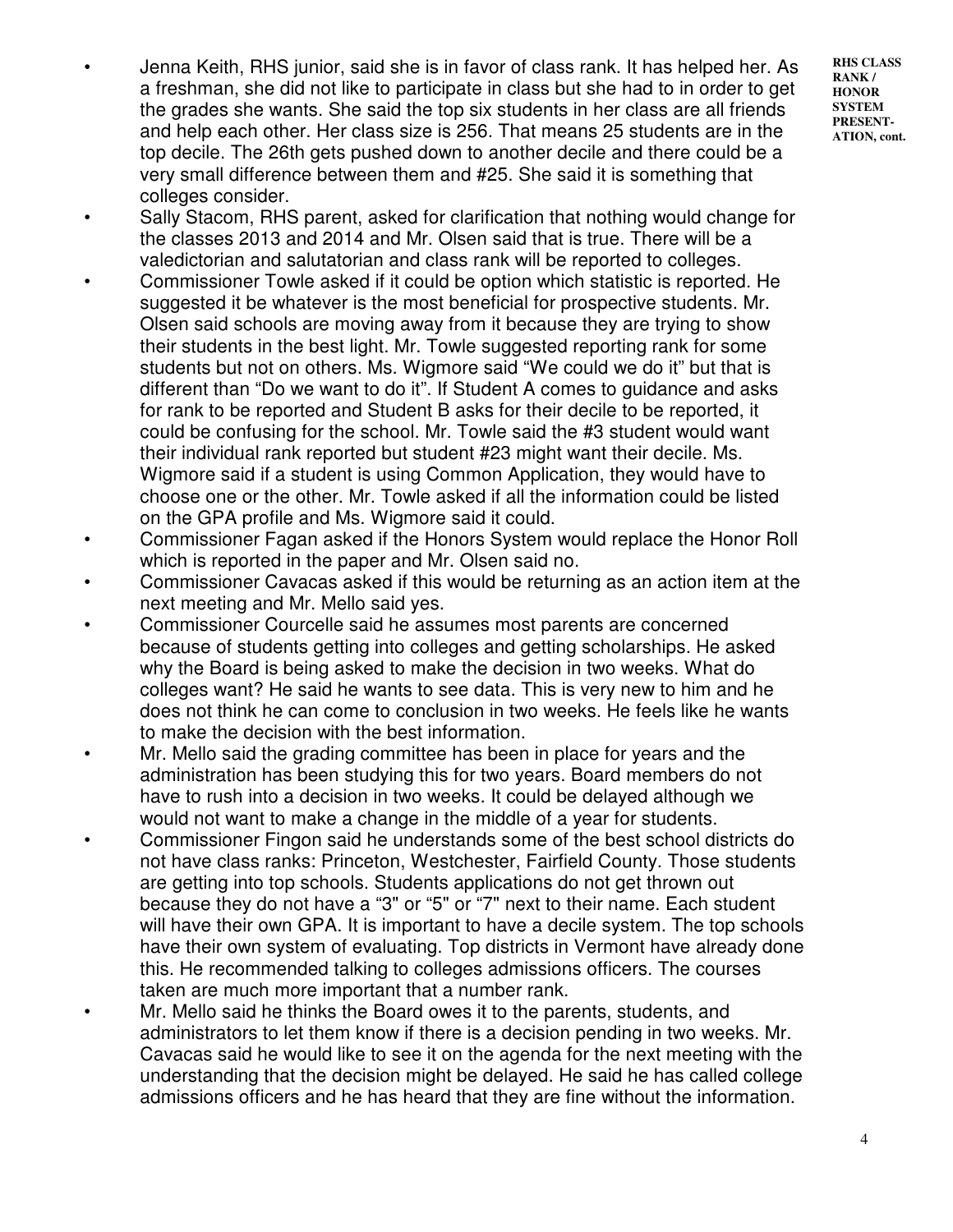But he thinks there should be a continued opportunity to ask questions.

- Commissioner Fagan said he made phone calls and has heard that rank is important. He would like to see the nine bullet points being provided to colleges. He said he would like to ask about the importance of the items to the top 50 colleges our students have applied to in the last four years.
- Mr. Towle said he would like the school to let the students and families decide what they want to report. The box can be checked for rank or not. It is our responsibility to help students sell themselves in whatever manner they want. If we have the technology, why would we want to limit the scope? If student does not want class rank, we do not put it on.
- Commissioner Gage said we could provide the information to colleges. But should we supply it to the student? The student is in a competition based on rank and possibly making bad decisions based on rank. He feels we need more information.
- Mr. Mello said it will be on the agenda for the next meeting. He thinks more information is needed to make an informed decision.
- Mr. Williams said he heard the committee has been working on this for three years but parents just found out one month ago. He said if a change is made, it should be for the right reasons. He said he can find just as many schools that say it is very important as can be found that say it is not important. He said parents have contacted schools and got different answers. We need to give the students every opportunity to show how good they are.
- Caroline Corsones asked the point of the decile system. Mr. Olsen said it lessens the placement. It still is a rank. The competition may not go away. A student who knows they are on the borderline, might still make decisions based on that.
- Mr. Towle asked for a copy of the Common Application form. Mr. Cavacas said he thinks the Common Application asks for decile ranking. Ms. Wigmore said that is in the teacher recommendation section.
- Sherry Kamyk, RHS parent said time should be taken to see what is in best interest of the students for getting into the best colleges they can. The whole world is competitive. We need to strive for that for our students.

Mr. Mello thanked the citizens and students for showing up and their interest.

Motion by Cavacas / Thomas to approve the Licensed and Non-licensed section of the Personnel Memorandum No. 463 dated May 4, 2012, as recommended by the Superintendent of Schools.

The appointments, family / medical leaves, and resignations were reviewed by Superintendent Moran. They are attached.

Motion passed by all those in attendance.

Motion by Towle / Fagan to approve the Licensed section of the Personnel Memorandum Addendum No. 463 dated May 4, 2012, as recommended by the Superintendent of Schools.

The appointments were reviewed by Superintendent Moran. They are attached.

**RHS CLASS RANK / HONOR SYSTEM PRESENT-ATION, cont.**

**PERSONNEL**

**MOTION: PERSONNEL MEMO #463**

**MOTION: PERSONNEL MEMO ADDENDUM #463**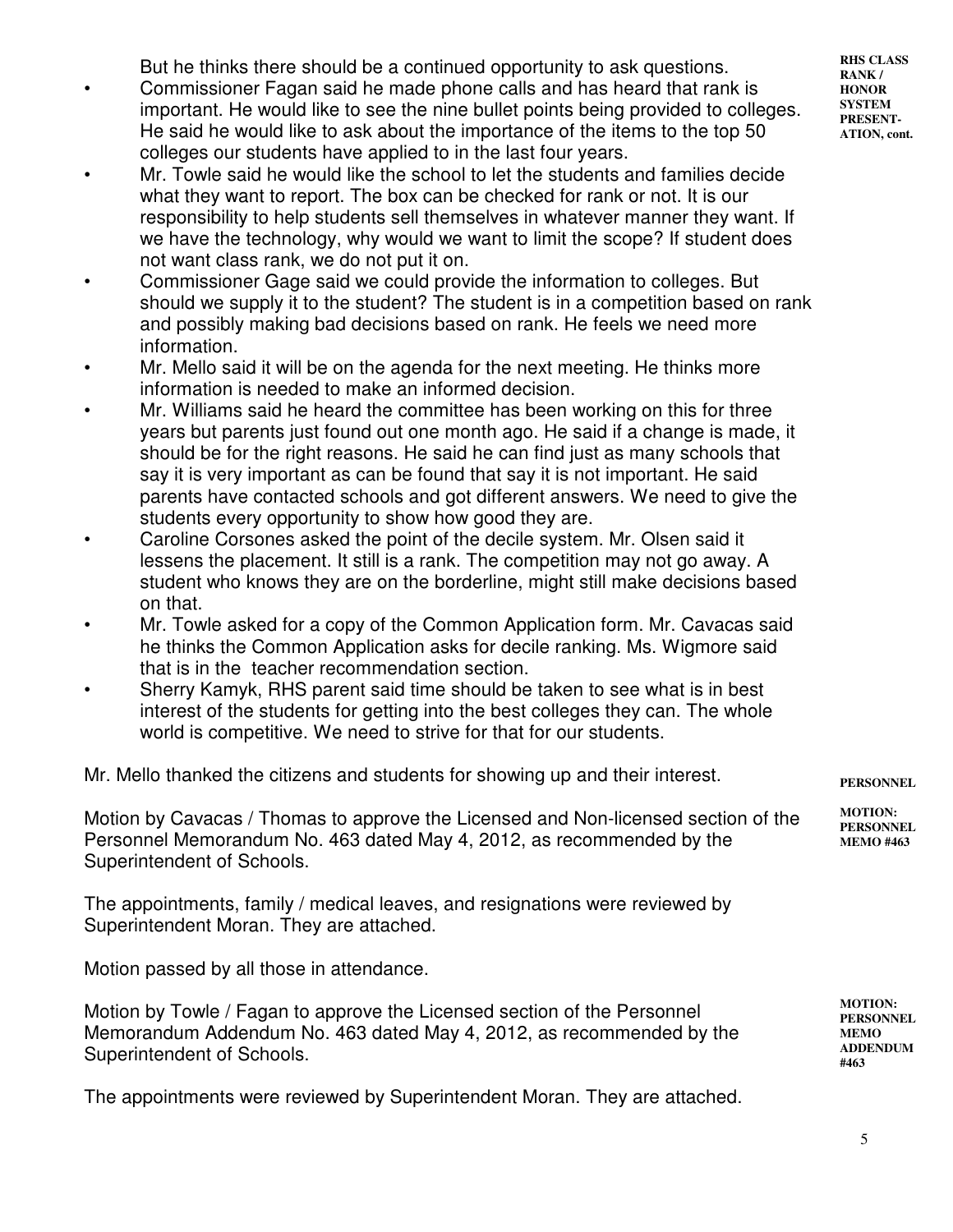Motion passed by all those in attendance.

Hiring Update - Ms. Moran reviewed the few open positions and the searches which are underway. We are completing the search for the Allen Street Campus administrative leader and hope for a recommendation at the next meeting.

## Business Report - None

Announcements

- C Caroline Corsones reported on RHS activities. Student elections were last week. The next School Board Representative vote is this week. The Powder Puff game featuring senior girls versus junior girls in football is coming up. The RHS Key Club is sponsoring a mother's day raffle with profits going to the Eliminate Project. NECAP testing is this week.
- Ms. Moran said this is Teacher / Staff Appreciation Week. We appreciate all our staff members. The Board has sent the appropriate thanks and kudos.
- RIS is hosting an info meeting for incoming third grade parents tomorrow night.
- Kindergarten screening is going on last week and this week.
- The RMS annual coffee house is next week featuring students' creative writing and poetry. The RMS spring concert is next week.
- RHS Evening of the Arts is May 16 featuring food, art, and music.
- Congratulations to Brent Barnett as our [Green Mountain Music District] Music Educator of the Year! His name will be submitted to the VMEA to be put on the ballot for Educator of the Year for the state.
- This week, twenty students will be inducted into the National Technical Honor Society.

Legislative Report - Mr. Fagan reported on the final outcome of four bills.

- Equal pay issue did not pass. There were some compromises.
- Equal education opportunities is still being evaluated.
- Education property tax is going from \$.87 to \$.89. Mr. Amons said on a \$100,000 home, that would be \$20 a year more.
- School Choice was opened statewide. There was discussion on how this might or might not impact Rutland. Ms. Moran said it becomes effective on July 1, but will not be in effect until September 2013. It is very complicated and there are significant flaws. She said it will likely be reworked for effective implementation.

Building Committee - Commissioner Shimp said the first Dana community meeting was held. There were many residents who came and there was a lot of interest and positive feedback. Commissioner Thomas, who is a neighbor, said she thought it was great turnout and there were great questions. Reminder: Next Dana Neighborhood Meeting - May 15 at 6:00 pm at Longfellow.

Summer Schedule - Mr. Mello suggested one June Board meeting (June 12) and not another one until the end of August. Dates for Board retreat were discussed.

Mr. Towle congratulated Mr. Slenker on the excellent talent show.

Old Business - None

**HIRING UPDATE**

**BUSINESS REPORT**

**SUPERIN-TENDENT'S REPORT**

**ANNOUNCE-MENTS**

**LEGISLA-TIVE REPORT**

**COMM. REPORTS**

**BUILDING COMM.** 

**NEW BUSINESS**

**SUMMER SCHEDULE**

**OLD BUSINESS**